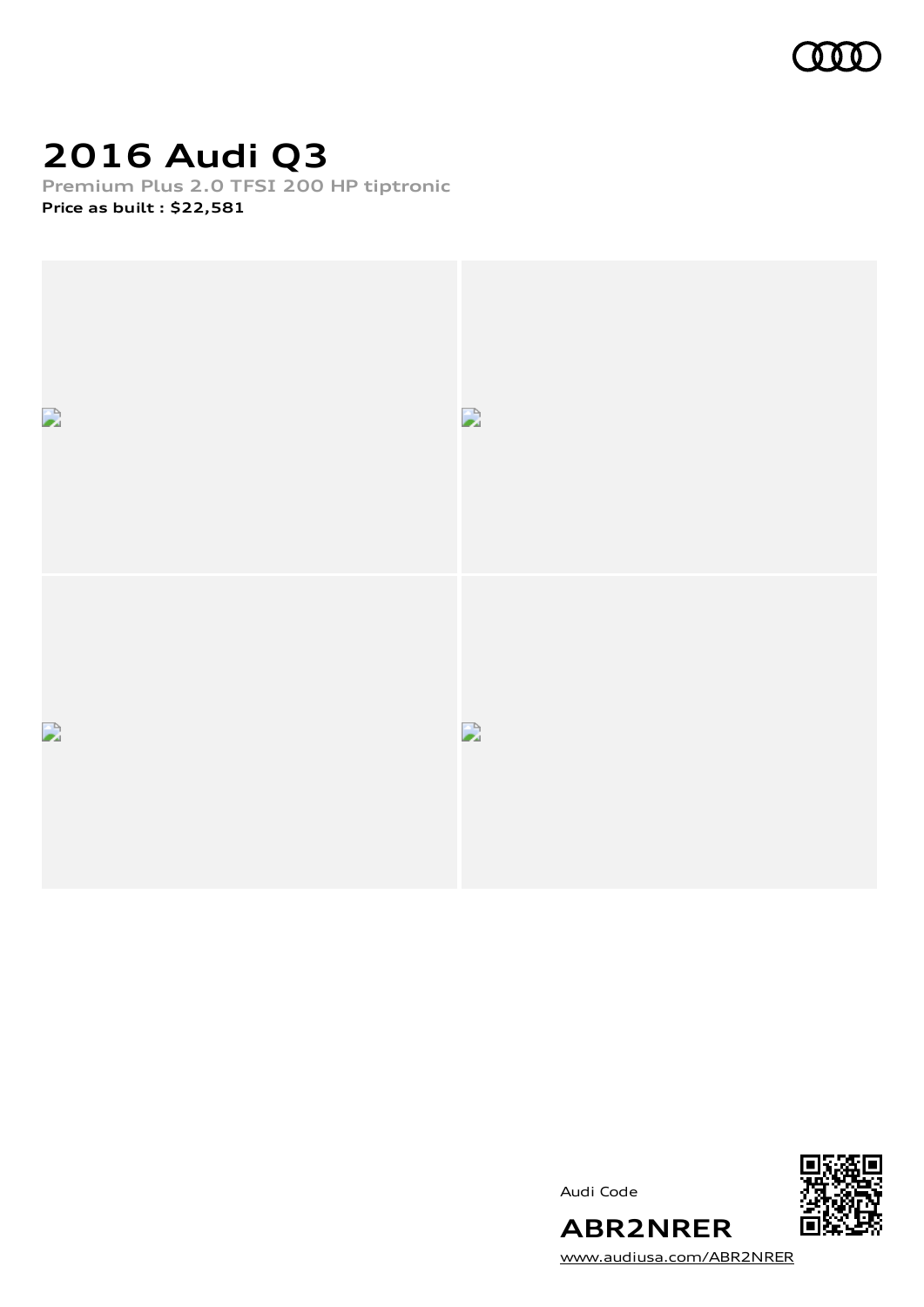## **Summary**

### **Audi 2016 Audi Q3** Premium Plus 2.0 TFSI 200 HP tiptronic

**Price as buil[t](#page-10-0)** \$22,581

### **Exterior colour**

Cortina White

## $\overline{\phantom{a}}$

## **Further Information**

|                 | N٥           |
|-----------------|--------------|
| Mileage         | 57,051 miles |
| Type of vehicle | Used car     |

**Warranty**

### **Interior colour**

| Seats     | black        |
|-----------|--------------|
| Dashboard | black        |
| Carpet    | black        |
| Headliner | lunar silver |

### **Audi Code** ABR2NRER

**Your configuration on www.audiusa.com** [www.audiusa.com/ABR2NRER](https://www.audiusa.com/ABR2NRER)

**Commission number** 7328b8d20a0e09b12794

## **Technical Specifications**

| Engine type                  | Four-cylinder                                 |
|------------------------------|-----------------------------------------------|
| stroke                       | Displacement/Bore and 1,984/82.5 x 92.8 cc/mm |
| Torque                       | 207 @ 1,700 - 5,000 lb-ft@rpm                 |
| Top track speed              | 130 mph mph                                   |
| Acceleration (0 - 60<br>mph) | 7.8 sec. seconds                              |
| Recommended fuel             | Premium                                       |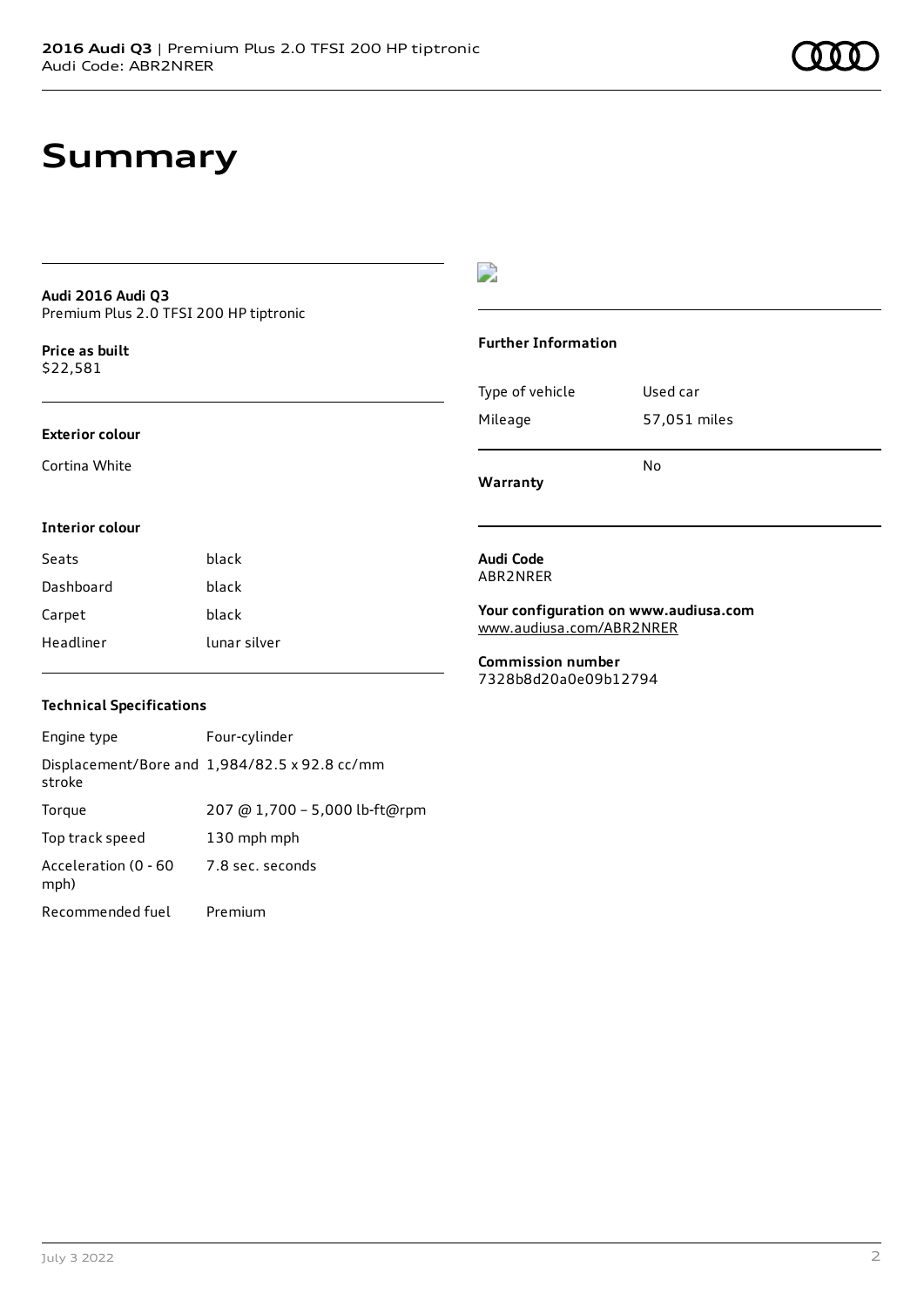# **Equipment**

Cortina White

Black cloth headliner



Power trunk open/close and hands-free release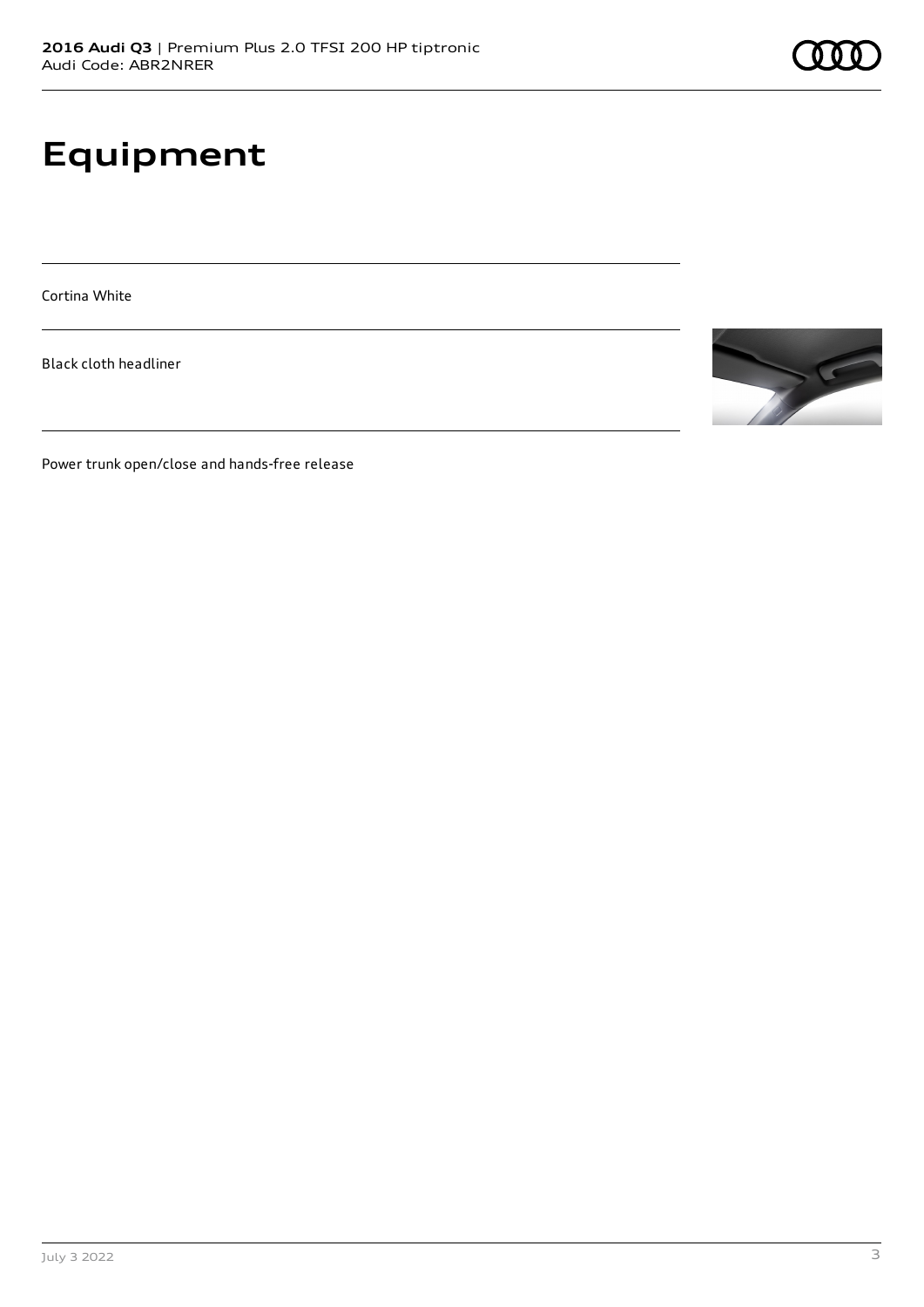## **Standard features**

## **Safety and Security**

| 4UM  | Front passenger airbags with passenger<br>airbag deactivation switch              |
|------|-----------------------------------------------------------------------------------|
| 1 AT | Electronic stabilisation control (ESC)                                            |
| UH1  | Electromechanical parking brake                                                   |
| 8T2  | Cruise control with coast, resume and<br>accelerate features                      |
| 7K6  | Tire-pressure monitoring system                                                   |
| 4X3  | Head/thorax side airbags                                                          |
| 8N6  | Light / rain sensor                                                               |
| 413  | Audi advanced key - keyless start, stop and<br>entry                              |
| 3B7  | ISOFIX child seat mounting and Top Tether<br>anchorage point for outer rear seats |

## **Exterior**

| Dual exhaust outlets                             |
|--------------------------------------------------|
| Provision for towing bracket                     |
| Power-adjustable heated exterior side<br>mirrors |
| Car jack                                         |
| Aluminum roof rails                              |
| Rear roof spoiler                                |
| Xenon plus                                       |
| Automatic headlight leveling                     |
| Rear fog lights                                  |
| 18" 235/50 all-season tires                      |
| LED taillights                                   |
| Privacy glass                                    |
|                                                  |

4ZB High-gloss package

## **Exterior**

| 40N              | 18" 5-arm-turbine design wheels                                               |
|------------------|-------------------------------------------------------------------------------|
| <b>Interior</b>  |                                                                               |
| QE5              | Storage package and luggage compartment<br>package                            |
| 3FU              | Panoramic sunroof                                                             |
| 7M0              | Plastic door sill trims                                                       |
| 9AK              | Automatic dual-zone climate control                                           |
| 417              | Auto-dimming interior mirror with compass                                     |
| QQ1              | Illumination for interior door handles, air<br>vent controls, front footwells |
| 1 XW             | Three-spoke multifunction steering wheel                                      |
| 6E3              | Front center armrest                                                          |
| 7F9              | Leather gearshift knob                                                        |
| 3 <sub>NU</sub>  | Load-through facility                                                         |
| N <sub>1</sub> F | Leather seating surfaces                                                      |
| 4A3              | <b>Heated front seats</b>                                                     |
| 5MF              | Aluminium Satellite inlay                                                     |

## **Infotainment and Driver Assistance**

| UG5 | Hill descent assist                                                               |
|-----|-----------------------------------------------------------------------------------|
| UF7 | Audi music interface                                                              |
| 9VD | Audi sound system                                                                 |
| 907 | Driver information system                                                         |
| 8DS | Audi concert radio with ten speakers, single<br>CD player and single SD card slot |
| OH1 | Voice control                                                                     |

**(1/2)**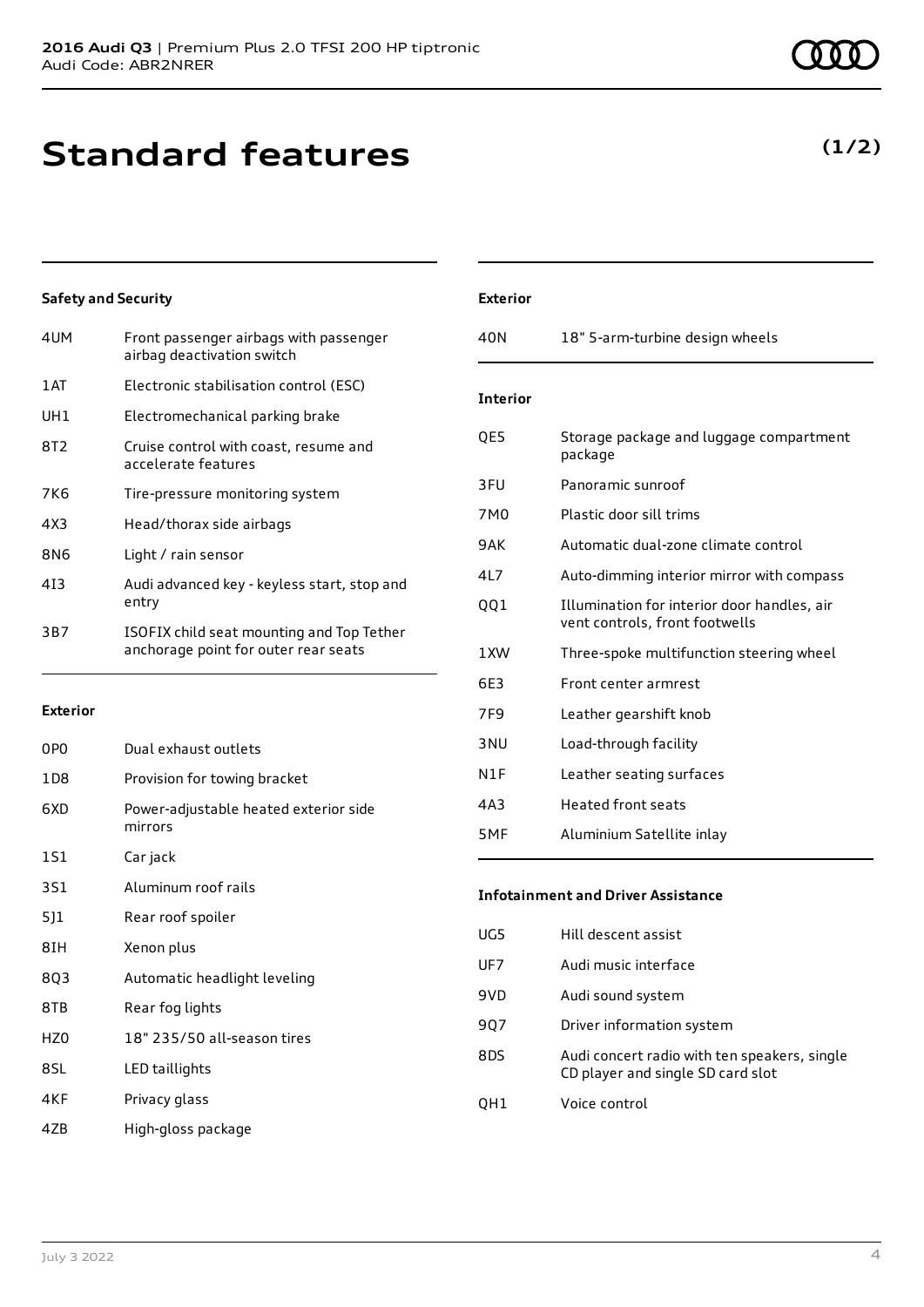**(2/2)**

# **Standard features**

**Infotainment and Driver Assistance**

9ZX Bluetooth<sup>®</sup> wireless technology preparation for mobile phone

July 3 2022 5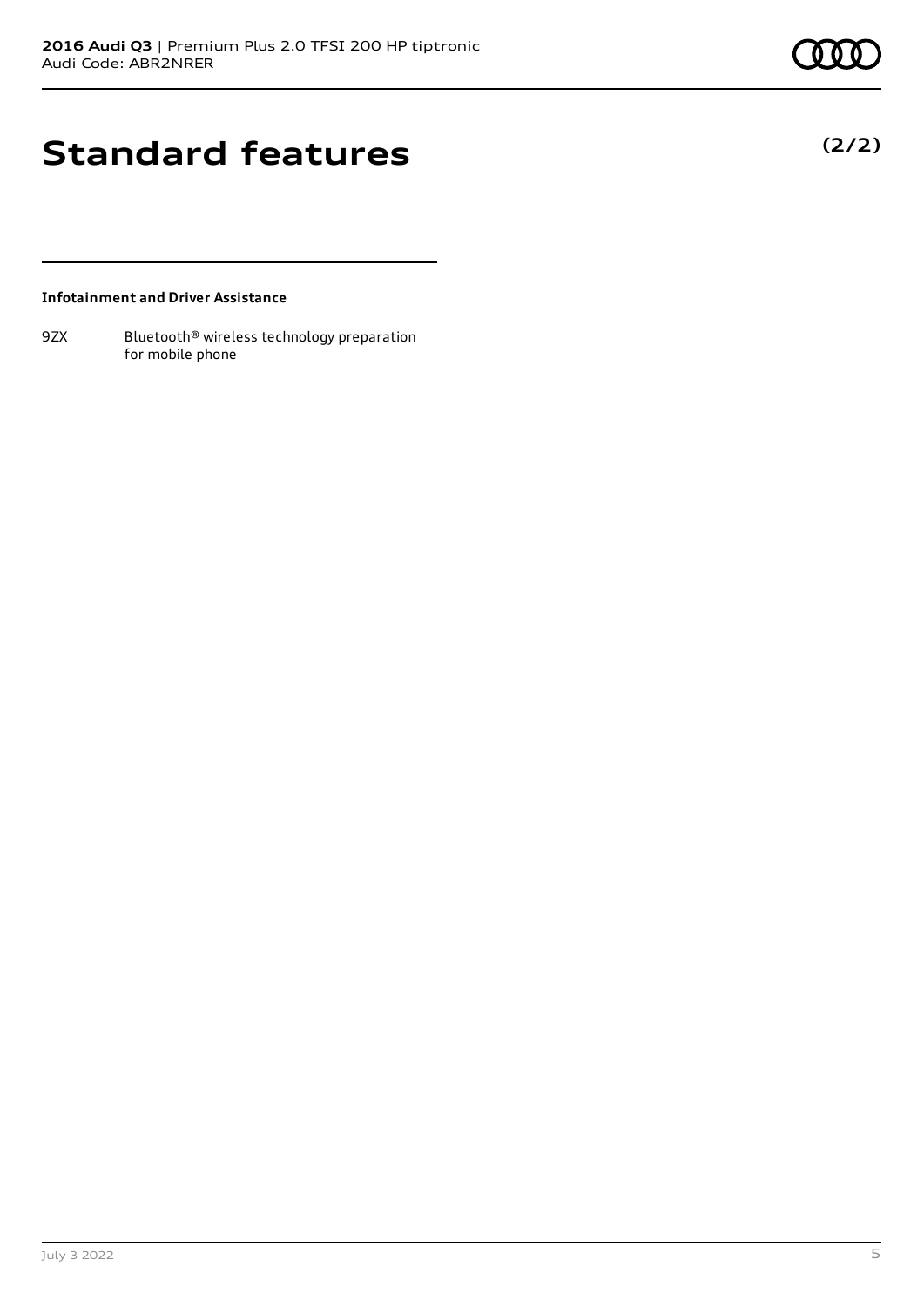# **Dealer remarks**

2.0T Premium Plus 4D Sport Utility 2016 Audi Q3 2.0T Premium Plus FrontTrak FrontTrak 6-Speed Automatic with Tiptronic 2.0L 4-Cylinder TFSI Priced below KBB Fair Purchase Price! Odometer is 6014 miles below market average! 20/29 City/Highway MPG

## Awards:

\* JD Power Initial Quality Study (IQS), Vehicle Dependability Study \* JD Power Initial Quality Study (IQS) \* JD Power Initial Quality Study (IQS), Vehicle Dependability Study (VDS) \* 2016 IIHS Top Safety Pick \* 2016 KBB.com 10 Best Luxury Cars Under \$35,000

Buy on Line- Email - Chat - Phone - Text And we will Deliver Your Pre owned Vehicle to your Door ! WARRANTY & Reconditioning: Every Audi Pacific Pre-owned vehicle comes with a multi-Point Inspection as part of our extensive Reconditioning process. A Carfax Vehicle History Report, Current KBB fair market pricing data and a detailed description of all reconditioning performed is always included with every pre-owned vehicle! Warranty and maintenance packages are available for purchase on select vehicles. As part of the LAcarGUY family of dealerships, we are heavily involved in the community, charity and fun local events, including Heal the Bay, Grades of Green, Boys and Girls Club, Manhattan Beach Pumpkin Races and the Richstone Family Center Gala and golf tournaments to name just a few.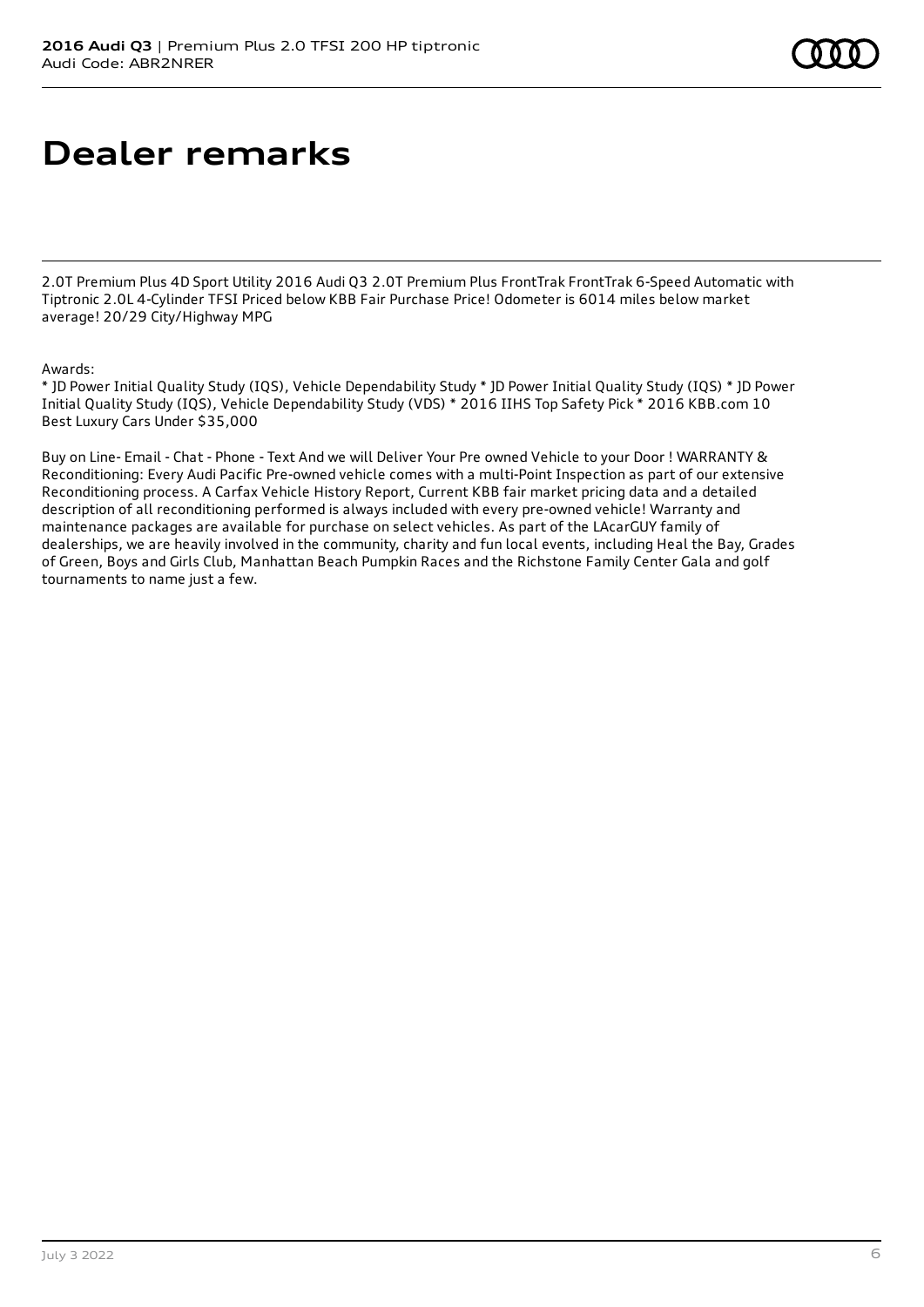# **Technical Specifications**

## **Engineering | Performance**

| Engine type                                     | Four-cylinder                                 |
|-------------------------------------------------|-----------------------------------------------|
| Acceleration (0 - 60 - 7.8 sec. seconds<br>mph) |                                               |
| Engine block                                    | Cast-iron                                     |
| Induction/fuel injection Turbocharged/TFSI®     |                                               |
| Cylinder head                                   | Aluminum-alloy                                |
| Max. output ps/hp                               | 200 @ 5,100 - 6,000 @ rpm                     |
| stroke                                          | Displacement/Bore and 1,984/82.5 x 92.8 cc/mm |
| Top track speed                                 | 130 mph mph                                   |
| Torque                                          | 207 @ 1,700 - 5,000 lb-ft@rpm                 |
| Valvetrain                                      | 16-valve DOHC                                 |
|                                                 |                                               |

## **Transmission | Drivetrain**

| 0.688                                                                             |
|-----------------------------------------------------------------------------------|
| ΝA                                                                                |
| 1.164                                                                             |
| Six-speed Tiptronic <sup>®</sup> automatic<br>transmission with front-wheel drive |
| 0.860                                                                             |
| 2.303                                                                             |
| 1.556                                                                             |
| 3.422                                                                             |
| 3.949                                                                             |
|                                                                                   |

| <b>COOD</b> |
|-------------|
| (1/2)       |
|             |

| <b>Steering</b>                            |                                                                                          |
|--------------------------------------------|------------------------------------------------------------------------------------------|
| Steering type                              | Electromechanical power steering<br>system                                               |
| Turning diameter, curb- 38.7 ft<br>to-curb |                                                                                          |
| Steering ratio                             | 16.4:1                                                                                   |
| Suspension                                 |                                                                                          |
| Front axle                                 | MacPherson strut front suspension                                                        |
| Rear axle                                  | Four-link rear suspension                                                                |
| <b>Brakes</b>                              |                                                                                          |
| <b>Front brakes</b>                        | 12.3 (ventilated disc) in                                                                |
| Rear brakes                                | 11.1 (solid disc) in                                                                     |
| <b>Body</b>                                |                                                                                          |
| Material                                   | Fully galvanized steel unibody with<br>aluminum hood and tailgate                        |
| Corrosion protection                       | Multistep anti-corrosion protection                                                      |
| <b>Warranty   Maintenance</b>              |                                                                                          |
| Warranty                                   | 4-year/50,000-mile new vehicle<br>limited warranty                                       |
| Maintenance                                | 12-month/5,000-mile (whichever<br>occurs first) NO CHARGE first<br>scheduled maintenance |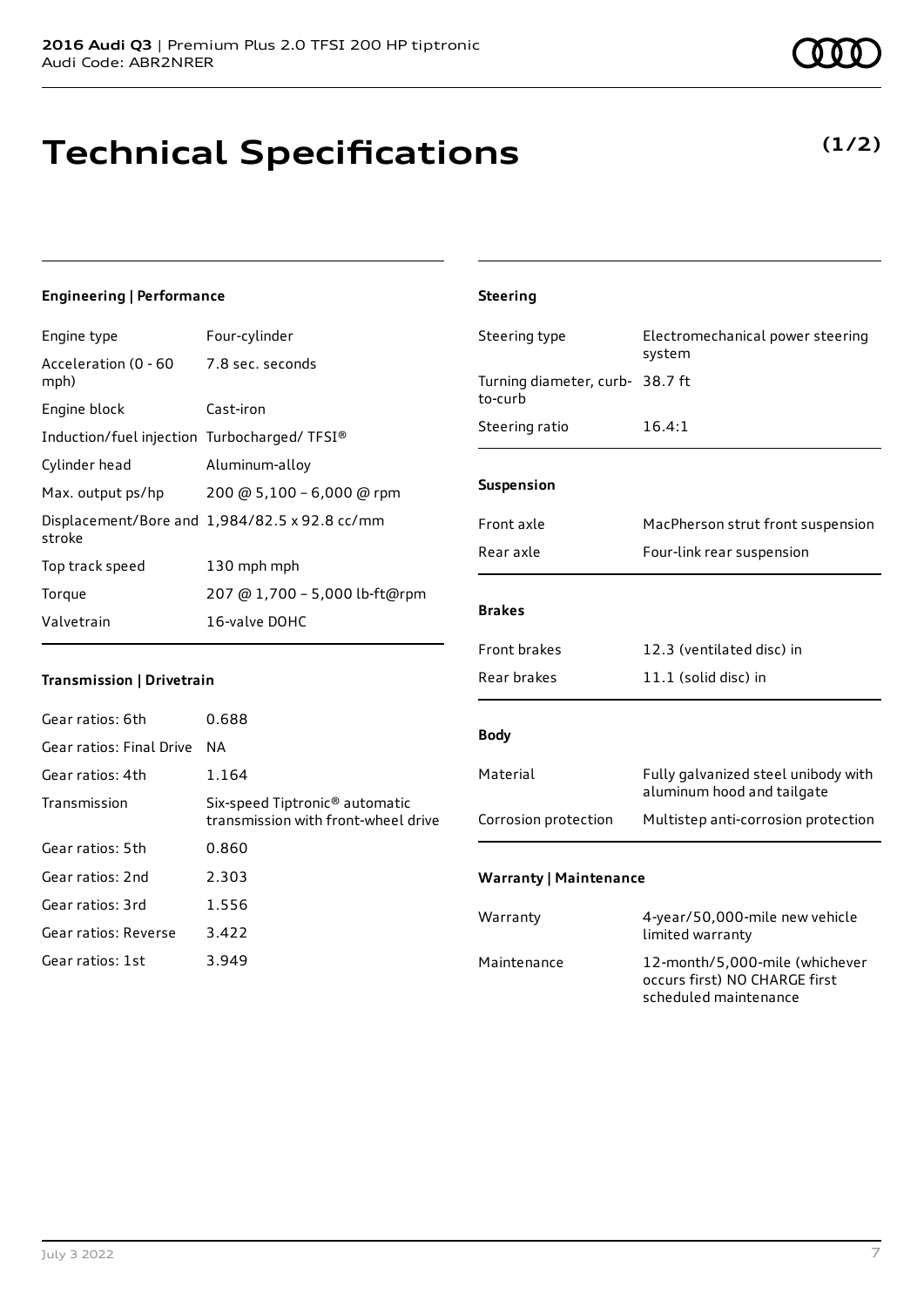## **Technical Specifications**

### **Exterior Measurements**

| Height                           | 62.6 in   |
|----------------------------------|-----------|
| Overall width without<br>mirrors | $72.1$ in |
| Length                           | 172.8 in  |
| Wheelbase                        | 102.5 in  |
| Drag coefficient                 | 0.32 Cw   |
| Overall width with<br>mirrors    | 79.5 in   |
| Track rear                       | 61.2 in   |
| <b>Track front</b>               | $61.1$ in |
| Curb weight                      | 3,494 lb  |

## **Interior measurements**

| Seating capacity                          | 5                      |
|-------------------------------------------|------------------------|
| Shoulder room, rear                       | 53.6 in                |
| Head room with front<br>sunroof           | 37.0 in                |
| Leg room, rear                            | $31.1$ in              |
| Shoulder room, front                      | 55.8 in                |
| Head room with rear<br>sunroof            | 37.4 in                |
| Leg room, front                           | 40.0 in                |
| Cargo volume, rear<br>seatbacks up/folded | 16.7/48.2 cu ft, cu ft |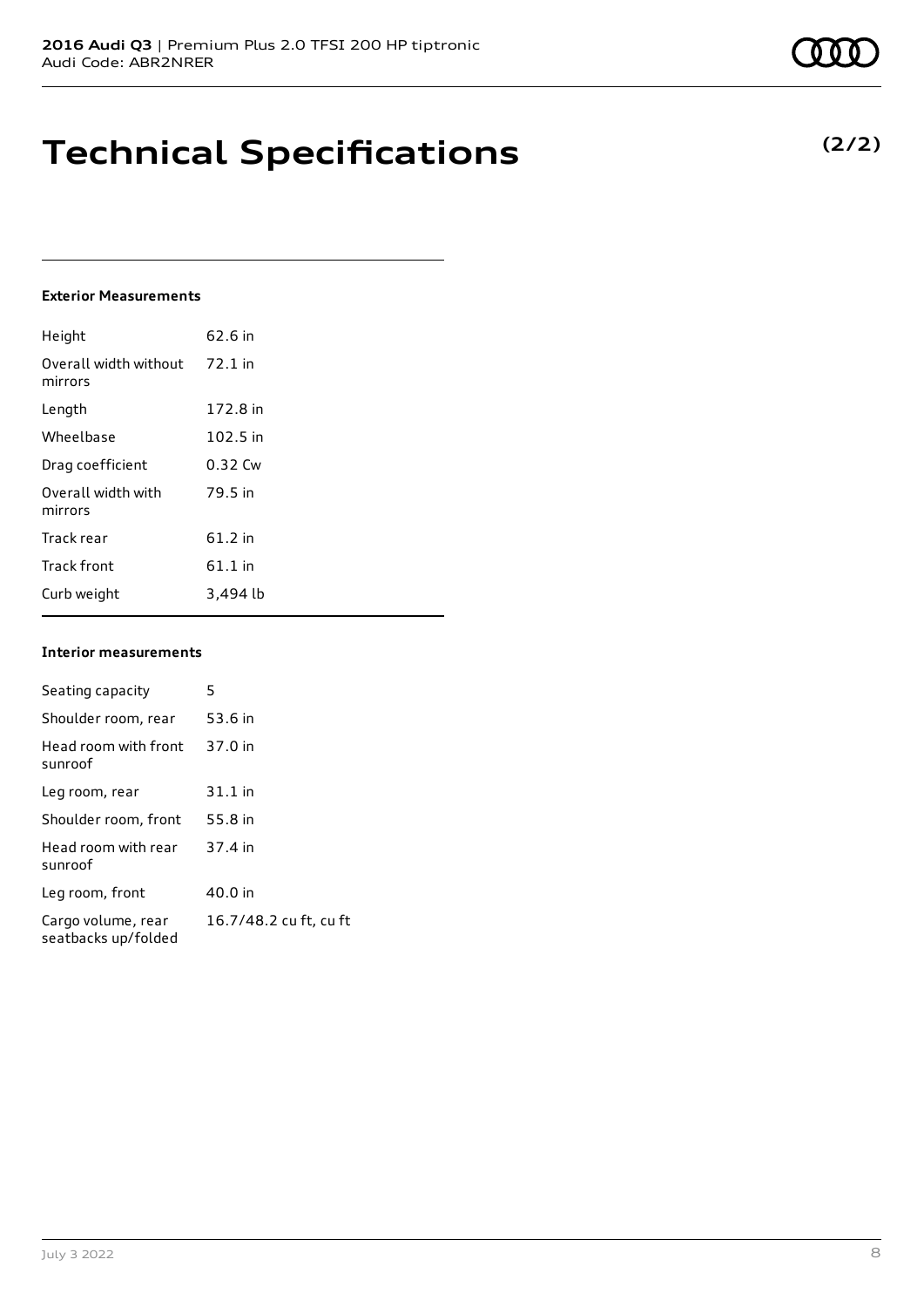## **Consumption- and emission**

## **Consumption by NEDC**

| urban       | 20 mpg   |
|-------------|----------|
| extra-urban | 29 mpg   |
| combined    | $23$ mpg |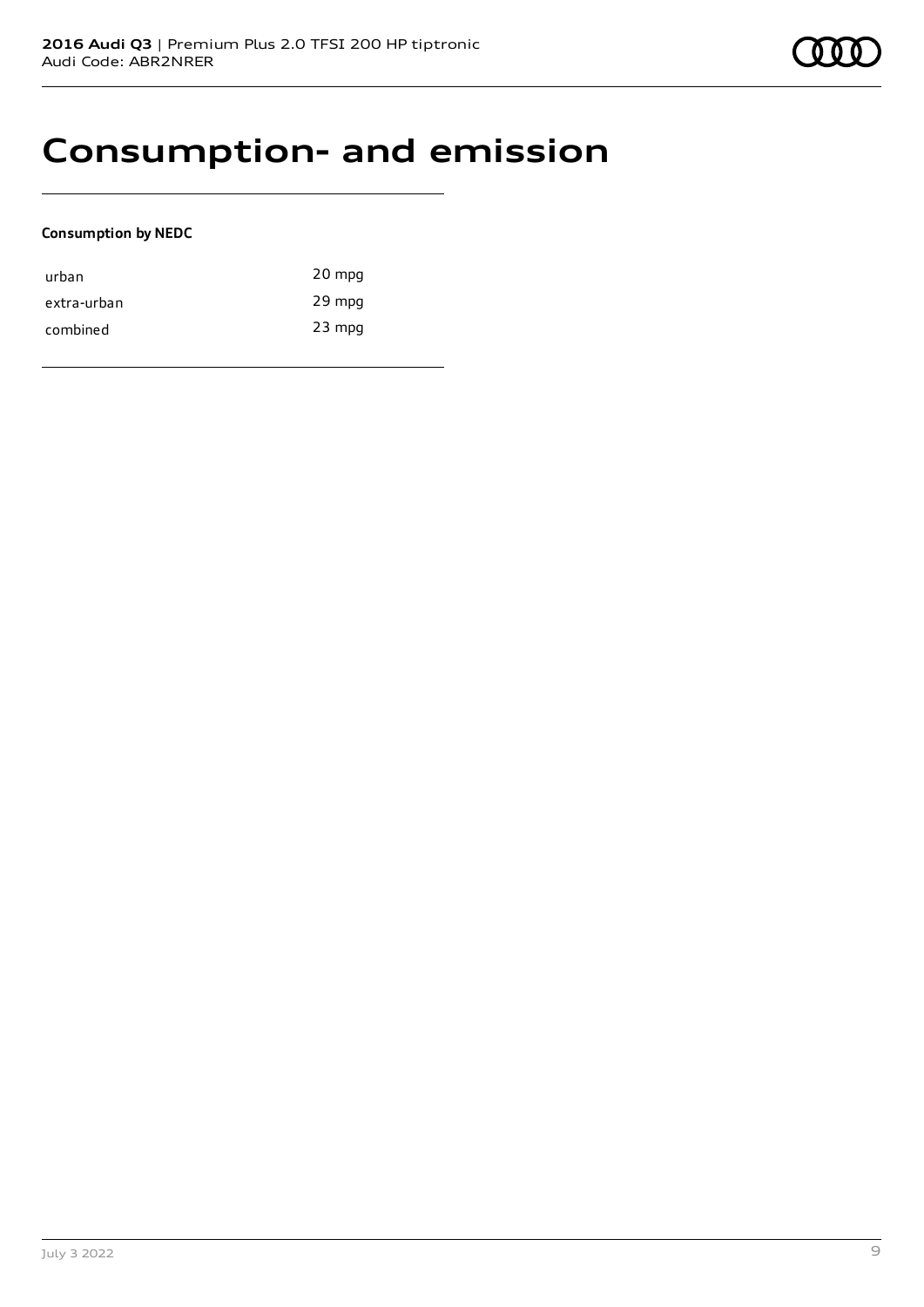# **Contact**

Dealer **Audi Pacific**

20460 Hawthorne Blvd 90503 Torrance CA

Phone: +13102553200 FAX: 3106836464

www: [https://www.audipacific.com](https://www.audipacific.com/)